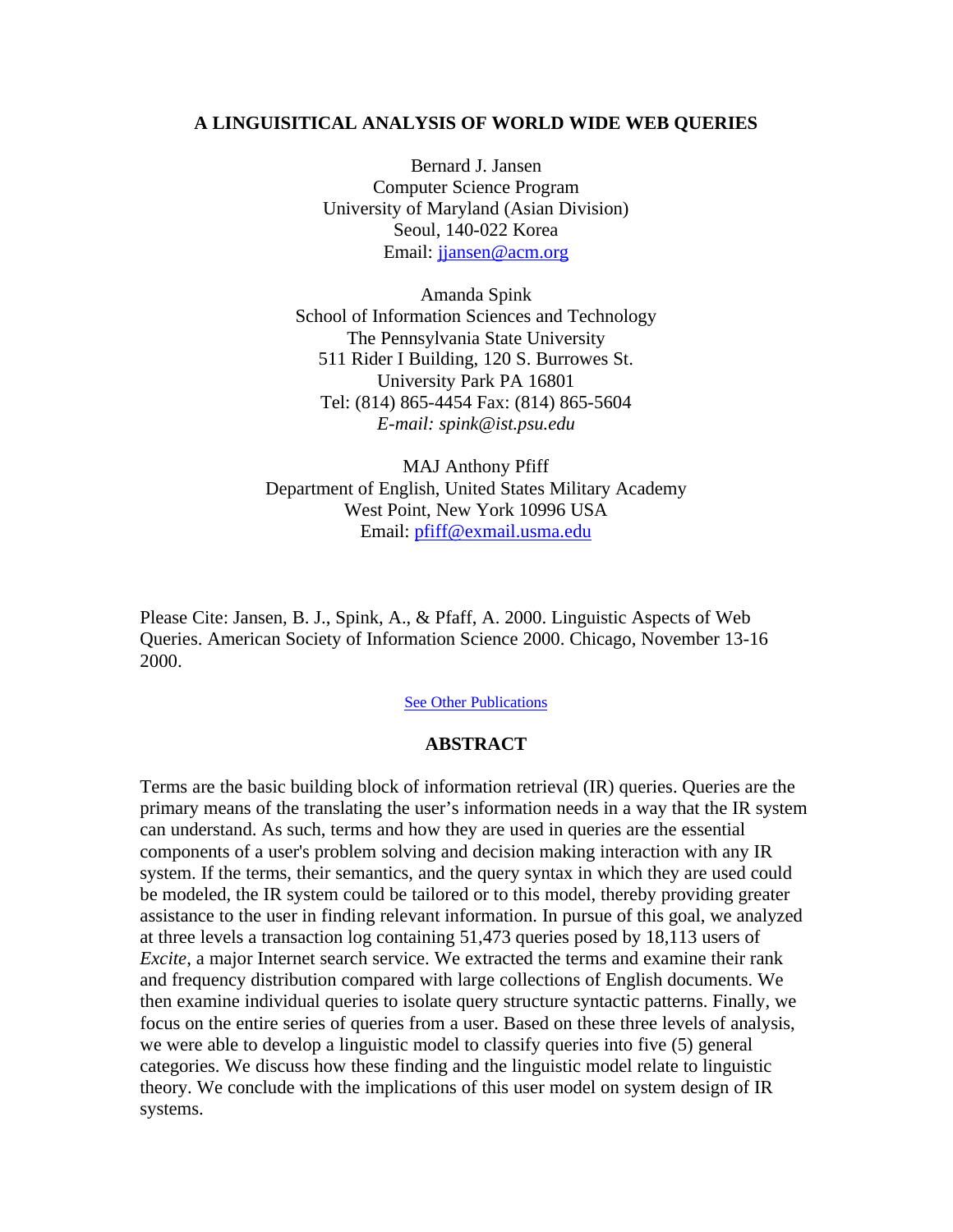## **INTRODUCTION**

Information retrieval (IR) and Web user modeling is a growing area of research as the realization has increased that the user must be considered as part of the complete IR system (Brajnik 1987; Saracevic, Spink, and Wu 1997). Saracevic, Spink, and Wu (1997) reviewed the history and current state of user modeling research in traditional IR systems. There is also a growing body of literature focusing on IR in the context of the Web (Croft, 1995; Jansen, Spink, & Saracevic, 1998a,b; Jones, Cunningham, & McNab, 1998; Lawrence & Giles, 1998; Lynch, 1997). However, many Web studies have focused on user characteristics and empirical analysis of users' queries, with little attention to theory development or theory application.

In this study, we investigate the applicability of linguistic theory and linguistic analysis of user queries to the improvement of IR and Web system. Users of such systems are natural language users. Knowing how natural language users structure their queries in an attempt to model their information need may reduce the gap between how a computer works and how the "typical user", (i.e., a user with limited knowledge about how an IR system works) thinks the system does work. By analyzing the user queries for structure, syntax, and semantics, we may be able to develop strategies that will benefit IR system design. In pursuit of this line of investigation, we analyzed a transaction log from the *Excite* search engine, a major Web media company. This paper reports the methods, findings and results from a linguistic analysis of this corpus of queries from users of the *Excite* search engine. The next section of the paper discusses in detail the data corpus used in this study.

### **EXCITE DATA CORPUS**

Founded in 1994, *Excite*, Inc. is a major Internet media public company that offers free Web searching and a variety of other services. The company and its services are described at its Web site [http://www.excite.com]. Only the search capabilities relevant to our results are summarized in this paper. *Excite* searches are based on the exact terms that a user enters in the query. Capitalization is disregarded, with the exception of logical commands AND, OR, and AND NOT. Stemming is not available. An online thesaurus and concept linking method called Intelligent Concept Extraction (ICE) is used, to find related terms in addition to terms entered. Search results are provided in a ranked relevance order. A number of advanced search features are available. Those that pertain to our study are described here:

- As to *search logic, Boolean operators* AND, OR, AND NOT, and parentheses can be used, but these operators must appear in ALL CAPS and with a space on each side. When using Boolean operators ICE (concept-based search mechanism) is turned off.
- A set of terms enclosed in *quotation marks* (no space between quotation marks and terms) returns answers with the terms as a phrase in exact order.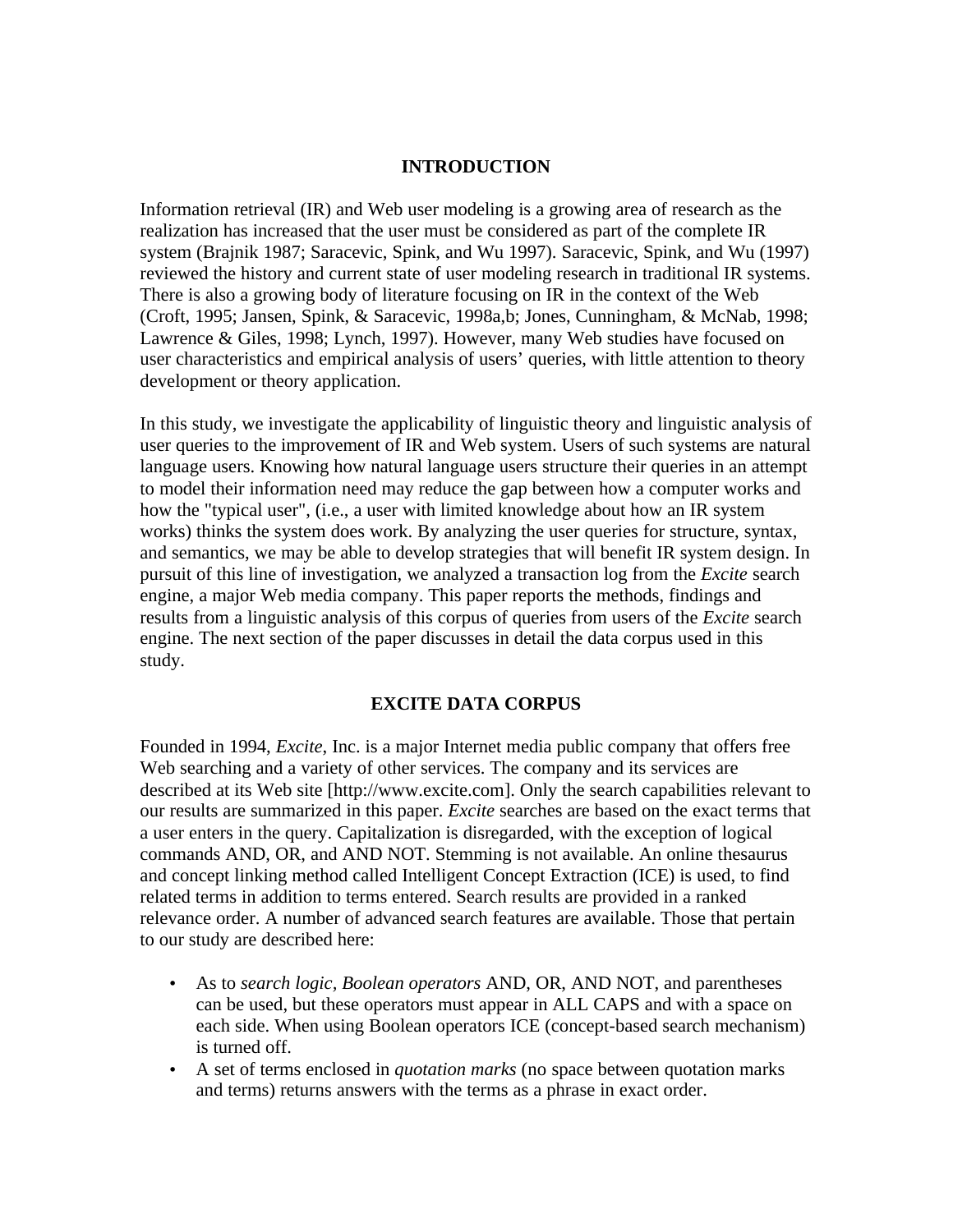- *A + (plus) sign* before a term (no space) requires that the term must be in an answer.
- *A (minus) sign* before a term (no space) requires that the term must NOT be in an answer. We denote plus and minus signs, and quotation marks as modifiers.
- A page of search results contains ten answers at a time ranked as to relevance. For each site provided is the title, URL (Web site address), and a summary of its contents. Results can also be displayed by site and titles only. A user can click on the title to go to the Web site. A user can also click for the next page of ten answers.
- In addition, there is a hypertext option, *More Like This*, which is a relevance feedback mechanism to find similar sites. When *More Like This* is clicked, *Excite* enter this in the transaction log as a query with zero terms.

Each record in the transaction log contained three fields. With these three fields, we were able to locate a user's initial query and recreate the chronological series of actions by each user in a session:

- *Time of Day:* measured in hours, minutes, and seconds from midnight of 9 March 1997.
- *User Identification:* an anonymous user code assigned by the *Excite* server.
- *Query Terms:* exactly as entered by the given user.

Focusing on our three levels of analysis, sessions, queries, and terms, we defined the variables in the following way.

- *Session:* A session is the entire series of queries by a user over time. A session could be as short as one query or contain many queries.
- *Ouery:* A query consists of one or more search terms, and possibly includes logical operators and modifiers.
- *Term:* A term is any unbroken string of characters (i.e. a series of characters with no space between any of the characters). The characters in terms included everything – letters, numbers, and symbols. Terms were words, abbreviations, numbers, symbols, URLs, and any combination thereof. We counted logical operators in capitals as terms, however, in a separate analysis we isolated them as commands, not terms.

Some general statistics about the data corpus are presented in Table 1.

| No. of<br>users | No. of<br>queries | Non-<br>unique<br>terms | Mean of<br>terms<br>And Range | Unique terms<br>with case<br>sensitive | Unique<br>terms<br>without<br>case<br>sensitive |
|-----------------|-------------------|-------------------------|-------------------------------|----------------------------------------|-------------------------------------------------|
| 18,113          | 51,473            | 113,776                 | $2.210 - 10$                  | 27,459                                 | 21,837                                          |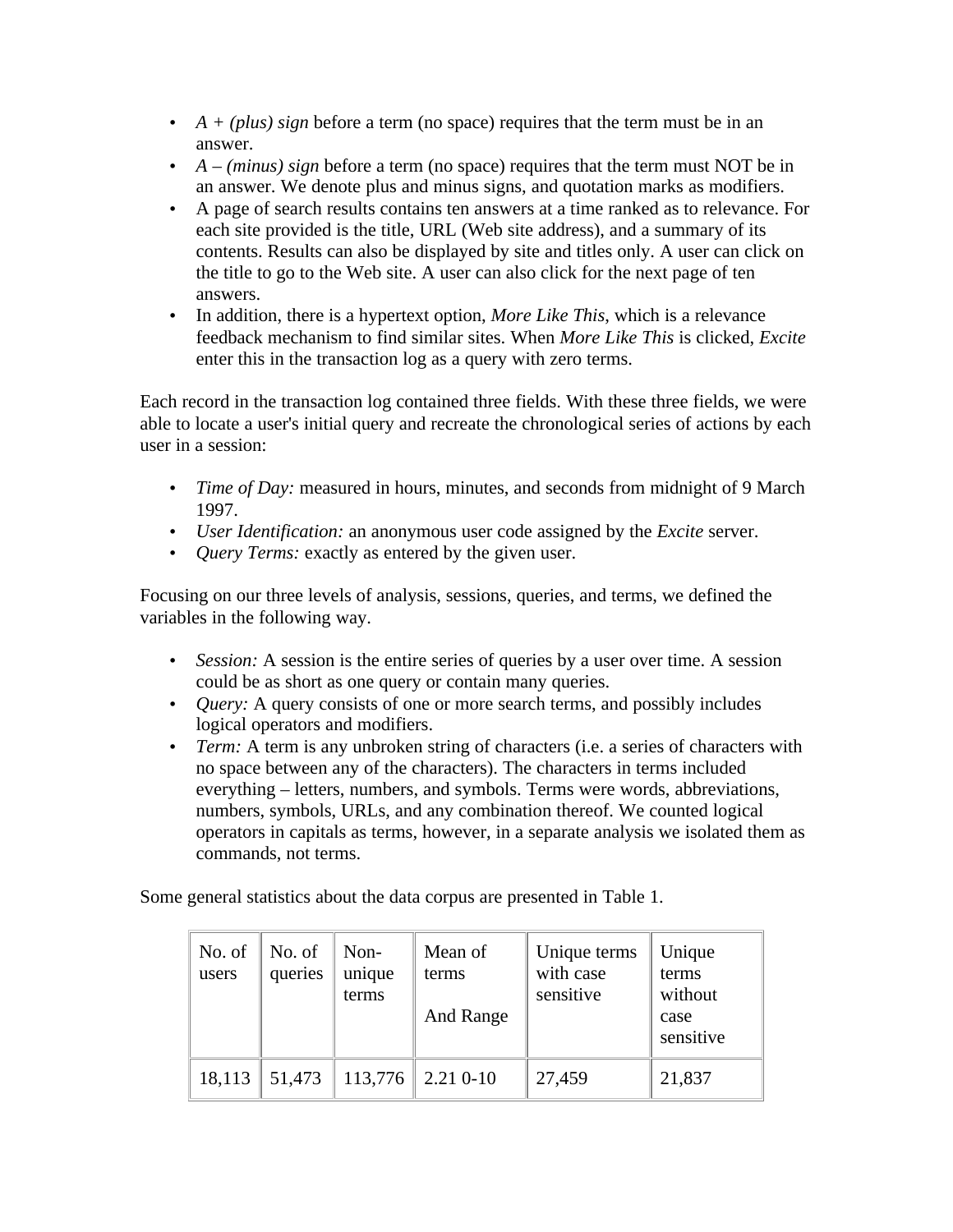#### Table 1. Numbers of users, queries, and terms

As one can see, there were over 18,113 users and 51,473 queries. So, it was a large number of users and queries, and therefore, a very rich data corpus. The next section of the paper discusses the term, query and session analyzes conducted to form the basic for the linguistic analysis.

# **TERM LEVEL OF ANALYSIS**

We first focused on the term level of analysis. We separated the queries into terms. A term was any series of characters bounded by white space. There were 113,793 terms (all terms from all queries). After eliminating duplicate terms, there were 21,862 unique terms that were non-case sensitive (in other words, all upper cases are here reduced to lower case). In this distribution logical operators AND, OR, NOT were also treated as terms, because they were used not only as operators but also as conjunctions. We discuss terms from the perspective of their occurrence and their fit with known distributions.

### **Occurrences**

We constructed a complete rank-frequency table for all 113,793 terms. The number one ranked terms occurred the most frequent, the second ranked term, occurred the second most frequent, etc. Out of the complete rank-frequency-table we took the top used terms i.e. those that appeared 100 times or more, as presented in Table 2.

| Term                             | Frequency | Term       | Frequency | Term      | Frequency |
|----------------------------------|-----------|------------|-----------|-----------|-----------|
| and (incl.<br>'AND', &<br>'And') | 4828      | &          | 188       | estate    | 123       |
| <b>Of</b>                        | 1266      | stories    | 186       | magazine  | 123       |
| The                              | 791       | $n^{****}$ | 182       | computer  | 122       |
| Sex                              | 763       | college    | 180       | news      | 121       |
| Nude                             | 647       | naked      | 180       | texas     | 119       |
| Free                             | 610       | adult      | 179       | games     | 118       |
| In                               | 593       | state      | 176       | war       | 117       |
| Pictures                         | 457       | big        | 170       | john      | 115       |
| For                              | 340       | basketball | 166       | de        | 113       |
| New                              | 334       | men        | 163       | internet  | 111       |
| $^{+}$                           | 330       | employment | 157       | car       | 110       |
| University                       | 291       | school     | 156       | wrestling | 110       |
| Women                            | 262       | jobs       | 155       | high      | 109       |
| Chat                             | 256       | american   | 153       | company   | 108       |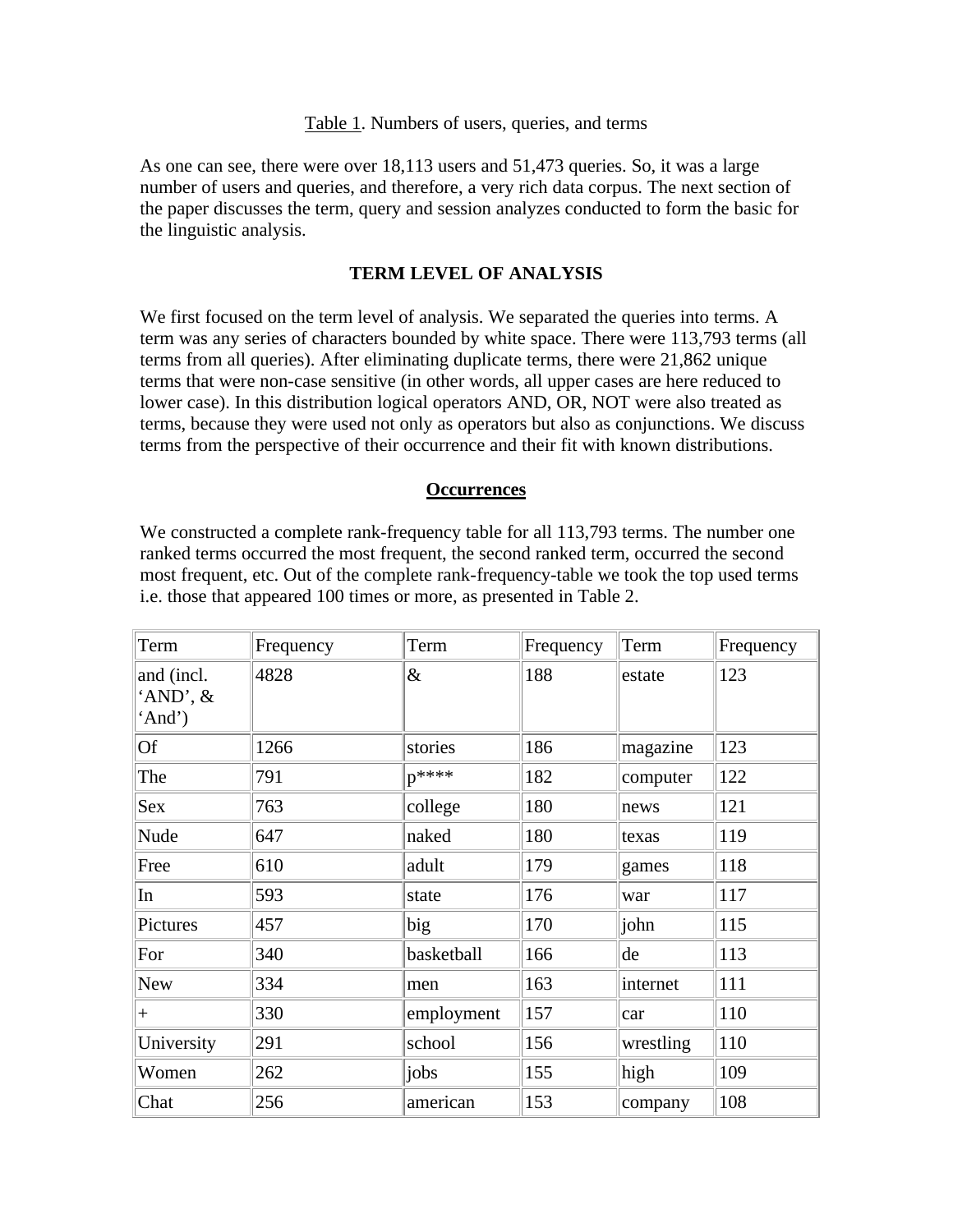| On         | 252 | real        | 153 | florida      | 108 |
|------------|-----|-------------|-----|--------------|-----|
| Gay        | 234 | world       | 152 | business     | 107 |
| Girls      | 223 | black       | 150 | service      | 106 |
| <b>Xxx</b> | 222 | porn        | 147 | video        | 105 |
| To         | 218 | photos      | 142 | anal         | 104 |
| <b>Or</b>  | 213 | york        | 140 | erotic       | 104 |
| Music      | 209 | A           | 132 | stock        | 102 |
| Software   | 204 | Young       | 132 | art          | 101 |
| Pics       | 202 | History     | 131 | $\vert$ city | 100 |
| Ncaa       | 201 | Page        | 131 | porno        | 100 |
| Home       | 196 | Celebrities | 129 |              |     |

Table 2: Listing of Terms Occurring More Than 100 Times (\*\*\*\* = expletive).

An interesting aspect of the rank – frequency table was the distribution of terms. There were 74 terms (of the 21,837 unique terms) that occurred more than 100 times in all queries. On the other end of the spectrum**,** there were 9,790 terms that occurred only once. The 74 terms that were used 100 or more times had a frequency of 20,698 appearances as search terms in all queries. They represent 0.34 % of all unique terms, yet they account for 18.2 % of all 113,776 search terms in all queries. If we delete the 11 common terms that do not carry any content by themselves (*and, of, the, in, for, +, on, to, or, &, a*) that altogether had 9,121 occurrences, we are left with 63 subject terms that have a frequency of 11,577 occurrences – that is 0.29% of unique subject terms account for 10.3% of all terms in all queries. Interestingly, the high appearance of  $+$  represents also a probable mistake – the inclusion of space between the sign and a term, as required by *Excite* rules. Similarly, '&" was used often as a part of an abbreviation, such as in *AT&T,* but also as a substitute for logical AND, as in *ontario & map.* In the latter case, it is a mistake and would appear as a separate term.

On the other end of the distribution, the 9,790 terms that appeared only once amounted to 44.78% of all unique terms and 8.6% of all terms in all queries. The tail end of unique terms is very long and warrants in itself a linguistic investigation. However, we could find no comprehension studies of what terms, the distribution of those terms, the modification of those terms, etc. of Web queries.

# **Distribution of Terms**

Since we could find no previous work in this area, we decided to determine if the rank – frequency distribution of terms fit known distributions. Based on well-known work with large collections of English text, it would be reasonable to assume that the rank – frequency plot would fit a Zipf distribution. A very brief introduction to Zipf's Law follows.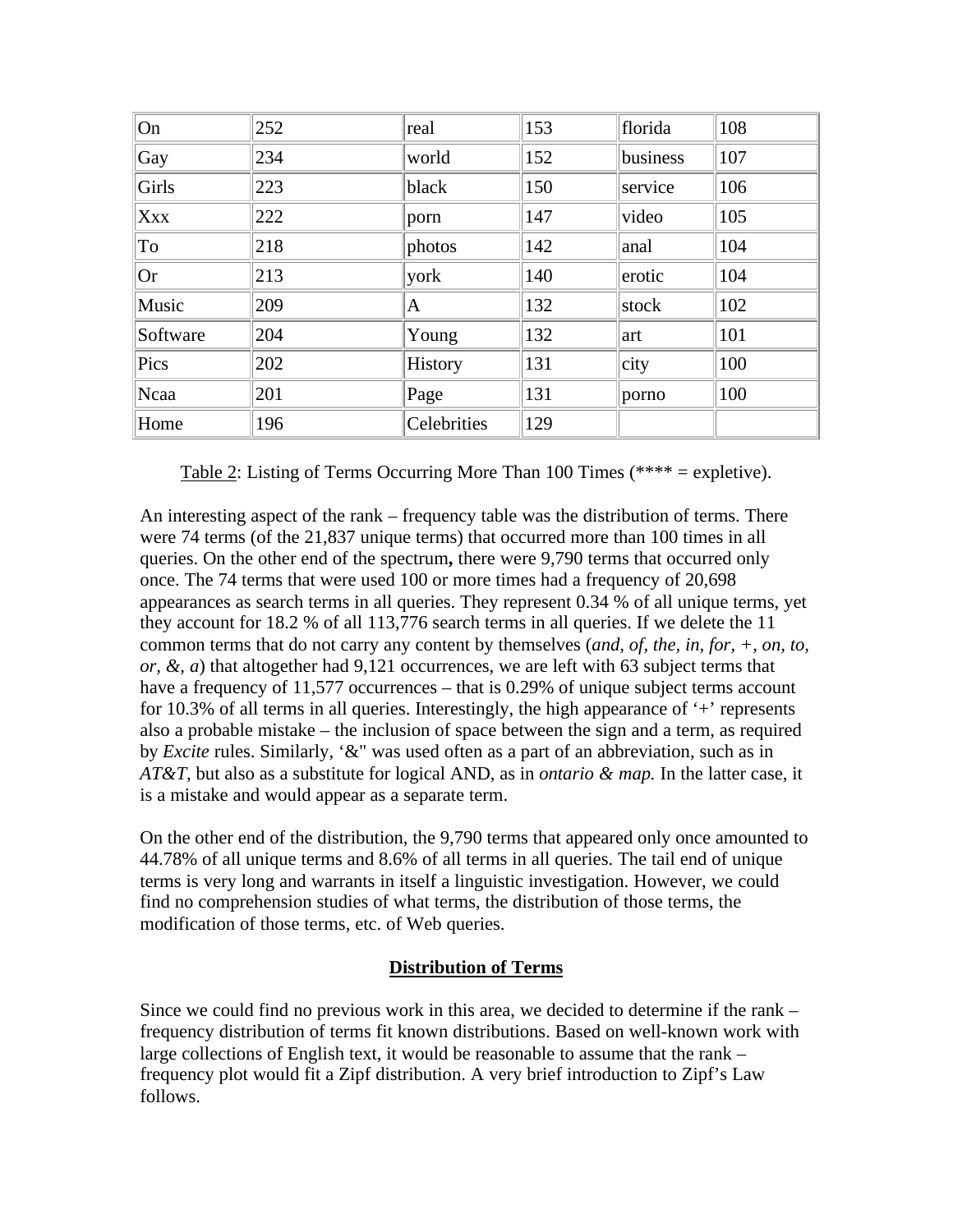# **Zipf's Law**

Zipf's law is the observation that frequency of occurrence of some event as a function of the rank, when the rank is determined by the above frequency of occurrence, is a powerlaw equation. The most famous example of Zipf's law is the frequency of English words. If the terms in a collection are ranked  $(r)$  by their frequency  $(f)$ , they roughly fit the relation  $r_t$  \*  $f_t = C$ , which is known as "Zipf's law". Different collections have different constants C, but in English text, C tends to be about  $N / 10$ , where N is the number of words in the collection. When these rank – frequency equations are plotted on a double log graph (i.e., the log of rank by the log of frequency), there is a linear relationship with a slope of negative one.

## Rank – Frequency Plot of Query Term Distribution

We constructed a graph of rank – frequency distribution of all terms. This graph is shown in Figure 1.

Figure 1: Rank vs. Frequency (log) of All Terms.

The straight line is close to what one would expect if the rank – frequency of terms adhered to the Zipf distribution. However, the resulting distribution of the actual data (the non-straight line) does not behave as expected. The distribution of data seems to be unbalanced at ends of the graph, the high and low ranking terms. The data does not conform to the Zipf distribution until about a rank of 1,000 (i.e., Rank (log) = 3), that is the term that ranked at approximately 1,000 in the rank – frequency table. At the beginning, the distribution falls off very gently, and toward the end it shows discontinuities (i.e., plateaus) and an unusually long tail, representing terms with frequency of one. What this distribution and comparison with the Zipf distribution would seem to indicate is that users have one technique, or maybe language, to compose documents and another to compose queries.

# **QUERY LEVEL OF ANALYSIS**

At the term level, there seemed to be indications of deviation between the language of queries and the language in which people talk and write. We therefore decided to examine the data at the query level. Specifically, we were interested in the length (i.e., the number of terms) of the queries. This information is displayed in Table 3.

| Terms in | Number of | $\parallel$ Percent of |
|----------|-----------|------------------------|
| query    | queries   | all queries            |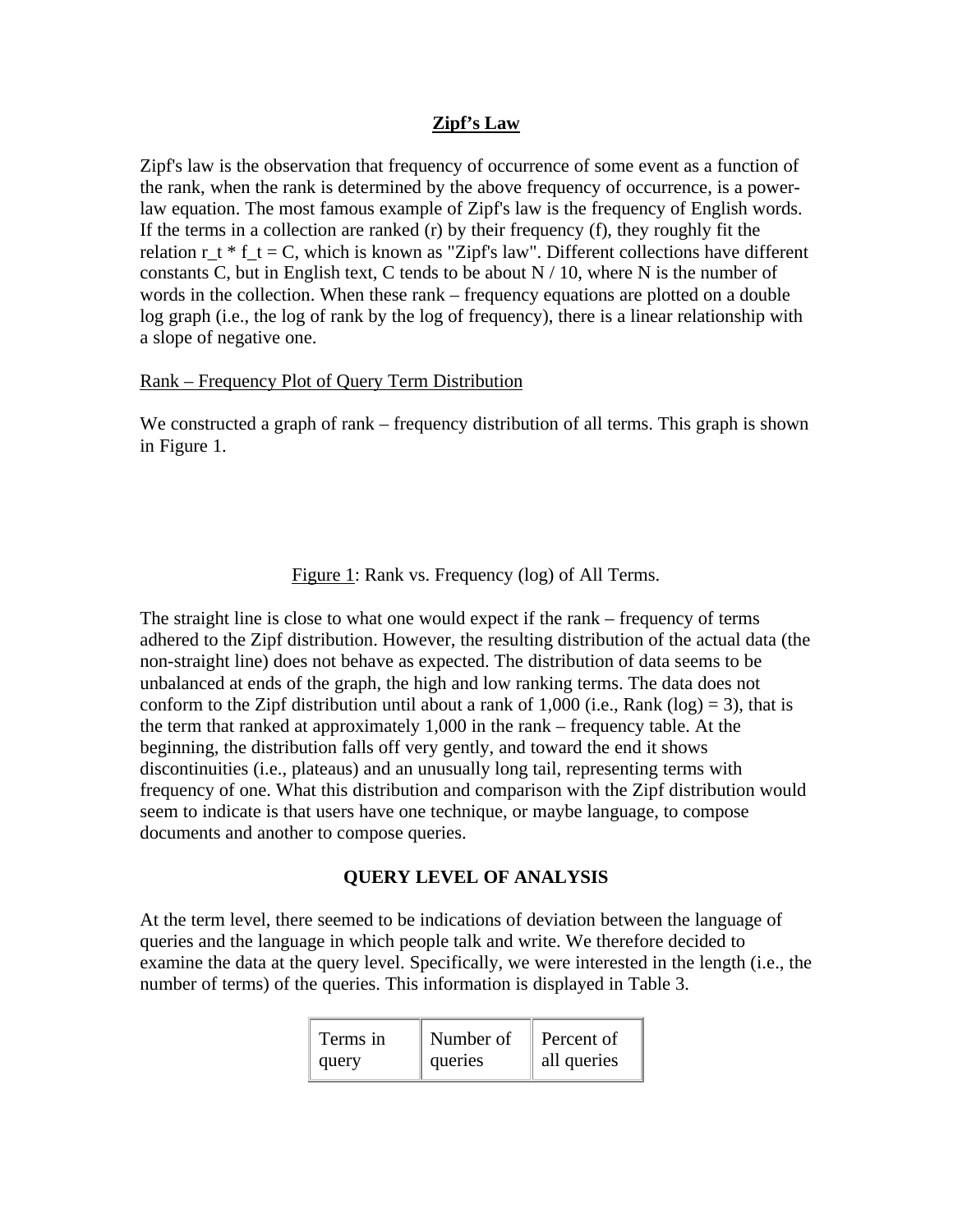| 10             | 185    | 0.36         |
|----------------|--------|--------------|
| 9              | 125    | 0.24         |
| 8              | 224    | 0.44         |
| $\overline{7}$ | 484    | 0.94         |
| 6              | 617    | $\mathbf{1}$ |
| 5              | 2,158  | 4            |
| $\overline{4}$ | 3,789  | $\tau$       |
| 3              | 9,242  | 18           |
| $\overline{2}$ | 16,191 | 31           |
| $\mathbf{1}$   | 15,854 | 31           |
| $\overline{0}$ | 2,584  | 5            |

Table 3: Number of terms in queries. (N queries = 51,473).

On the average, a query contained 2.21 terms. Table 3 shows the ranking of all queries by number of terms. Percent is the percentage of queries containing that number of terms relative to the total number of queries. Web queries are short. About 62% of all queries were one or two terms. Less than 4% of the queries had more than 6 terms. This is substantially lower than people's average English utterances or written sentences. For the example, the average sentence length for this paper is approximately nineteen (19) words. Similar to the deviation from the expected term distribution, the short exchanges (i.e., queries) between the user and the computer would seem to indicate that there is something different about this communication, compare to human – human communication.

## **SESSION LEVEL OF ANALYSIS**

Users can send repeated queries to the computer. This entire sequence of queries by a users is called a *session*. We examined the session level to gain further insight into this user – computer dialogue. We first classified the 51,474 queries as to *unique, modified,* or *identical* as shown in Table 4.

| Query Type | $\parallel$ Number $\parallel$ Percent of |
|------------|-------------------------------------------|
|            | $\parallel$ all queries                   |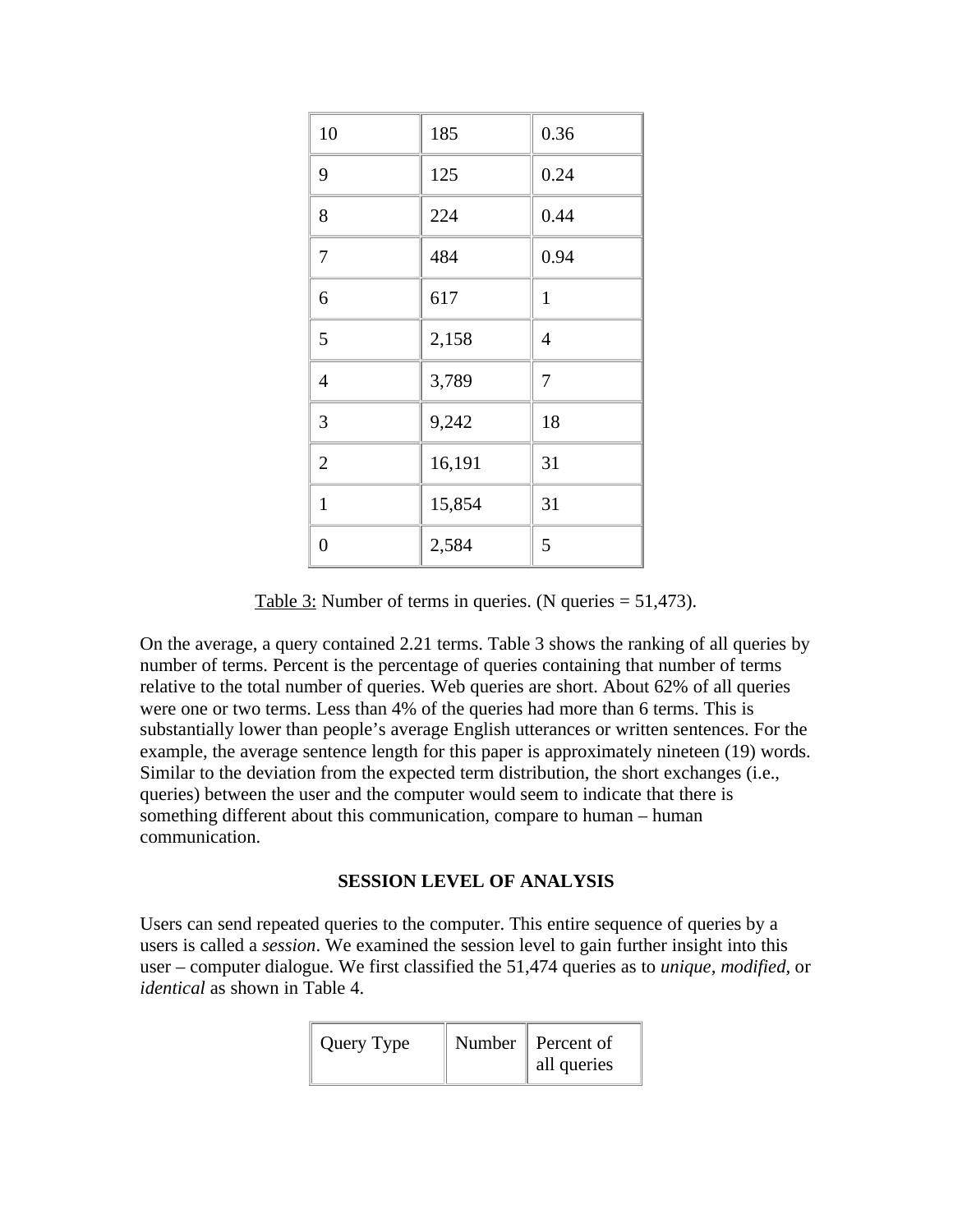| Unique           | 18,098 | 35 |
|------------------|--------|----|
| Modified         | 11,249 | 22 |
| <b>Identical</b> | 22,127 | 43 |

Table 4: Unique, Modified, and Identical Queries.

A unique query was the first query by a user (this represents the number of users, including an error). A modified query is a subsequent query in succession (second, third …) by the same user with terms added to, removed from, or both added to and removed from the unique query. Unique and modified queries together represent those queries where user did something with terms. Identical queries are queries by the same user that are identical to the query previous to it. They can come about in two ways. The first possibility is that the user retyped the query. Studies have shown that users do this (Peters, 1997). The second possibility is that the query was generated by *Excite*. When a user views the second and further pages (i.e., a page is a group of 10 results) with the same query, Excite provides another query, but a query that is identical to the preceding one. The unique plus modified queries (where users actively entered or modified terms) amounted to 29,437 queries or 57% of all queries. If we assume that all identical queries were generated as request for viewing subsequent pages, then 43% of queries come as a result of desire to view more pages after the first one.

We were interested in the length of user sessions, that is the number of queries per session. The results are displayed in Table 5.

| Queries<br>per user | Number of<br>users | Percent of<br>users | Queries<br>per user | Number of<br>users | Percent<br>of users |
|---------------------|--------------------|---------------------|---------------------|--------------------|---------------------|
| 1                   | 12,068             | 67                  | 10                  | 17                 | 0.09                |
| $\overline{2}$      | 3,501              | 19                  | 11                  | 7                  | 0.04                |
| 3                   | 1,321              | 7                   | 12                  | 8                  | 0.04                |
| $\overline{4}$      | 583                | 3                   | 13                  | 15                 | 0.08                |
| 5                   | 287                | 1.6                 | 14                  | $\overline{2}$     | 0.01                |
| 6                   | 144                | 0.80                | 15                  | $\overline{2}$     | 0.01                |
| 7                   | 79                 | 0.44                | 17                  | $\mathbf{1}$       | 0.01                |
| 8                   | 32                 | 0.18                | 25                  | 1                  | 0.01                |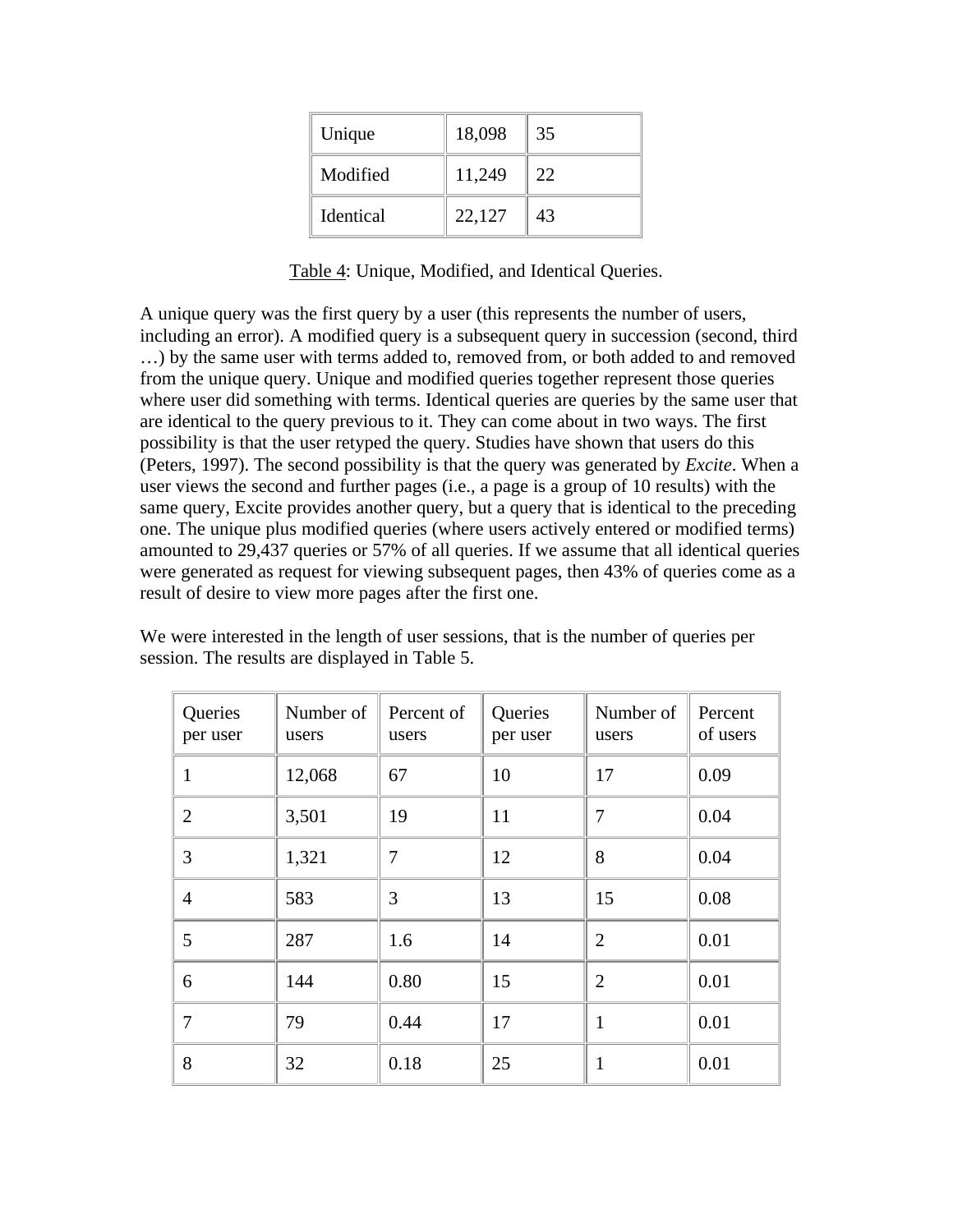|--|--|--|--|--|--|

Table 5: Number of Queries Per User.

Most users used only one query in their session, others used a number of successive queries. The average session, including all three query types, was 2.84 queries per session. This means that a number of users went on to either modify their query, view subsequent results, or both. The average session length, ignoring identical queries, was 1.6 queries per user. Table 5 includes only the 29,337 unique and modified queries. We ignored the identical queries in order to concentrate only on those queries where users themselves did something to the queries. A big majority of users did not go beyond their first and only query. Some 67% of users had one and only query. Query modification was not a strong trend. Similar to the query level, it appears that users provide the computer very limited clues about their information need. With the average query at about two (2) terms and the average session at about two (2) queries, the user is only providing the computer about four (4) terms during the entire dialogue.

The quantitative analysis would seem to indicate that there might be a substantial difference between how people communication with each other and how they communicate with a computer. We were interested in the applicability of a linguistics model of communication to the term, query and session level analysis.

# **LINGUISTIC ANALYSIS**

When people communicate with each other, the hearer/reader tries to comprehend what the speaker/writer is communicating by observing the syntax of the sentence, the semantics of the words, and how they affect each other. What a word means depends, in part, on its lexical category (i.e., noun, adjective, verb, etc.). Where words, belonging to a particular lexical category, go in a particular expression depend on the syntax of the language in use. In English, the modifying word almost always precedes the word that it modifies, as in the expression "red chair." For example, the word "beautiful" is an adjective. When we hear it, we expect it to always precede the word it modifies. In fact, it would sound odd if it went after the word it modifies, as in "women beautiful." (This was an actual query from the data set.)

Sometimes, however, it is not clear to what lexical category a word belongs. Consider the expression "soccer team", which was also an actual query from the data set. Which word modifies which? The answer cannot be determined by looking at the form of the words (as one could with the modifier "beautiful"), but only by where the words go in the expression. Because in English syntax, the modifying word precedes the word that is modified, we know that 'soccer' modifies team. When a noun, like "soccer" modifies another noun (in this case "team") it becomes an attributive noun. In short, attributive nouns function like adjectives, but do not have the form of an adjective. In this way, the syntax of language projects onto the semantics of the expressions allowed by the syntax. With this linguistic base, we now move to results of the lexical analysis.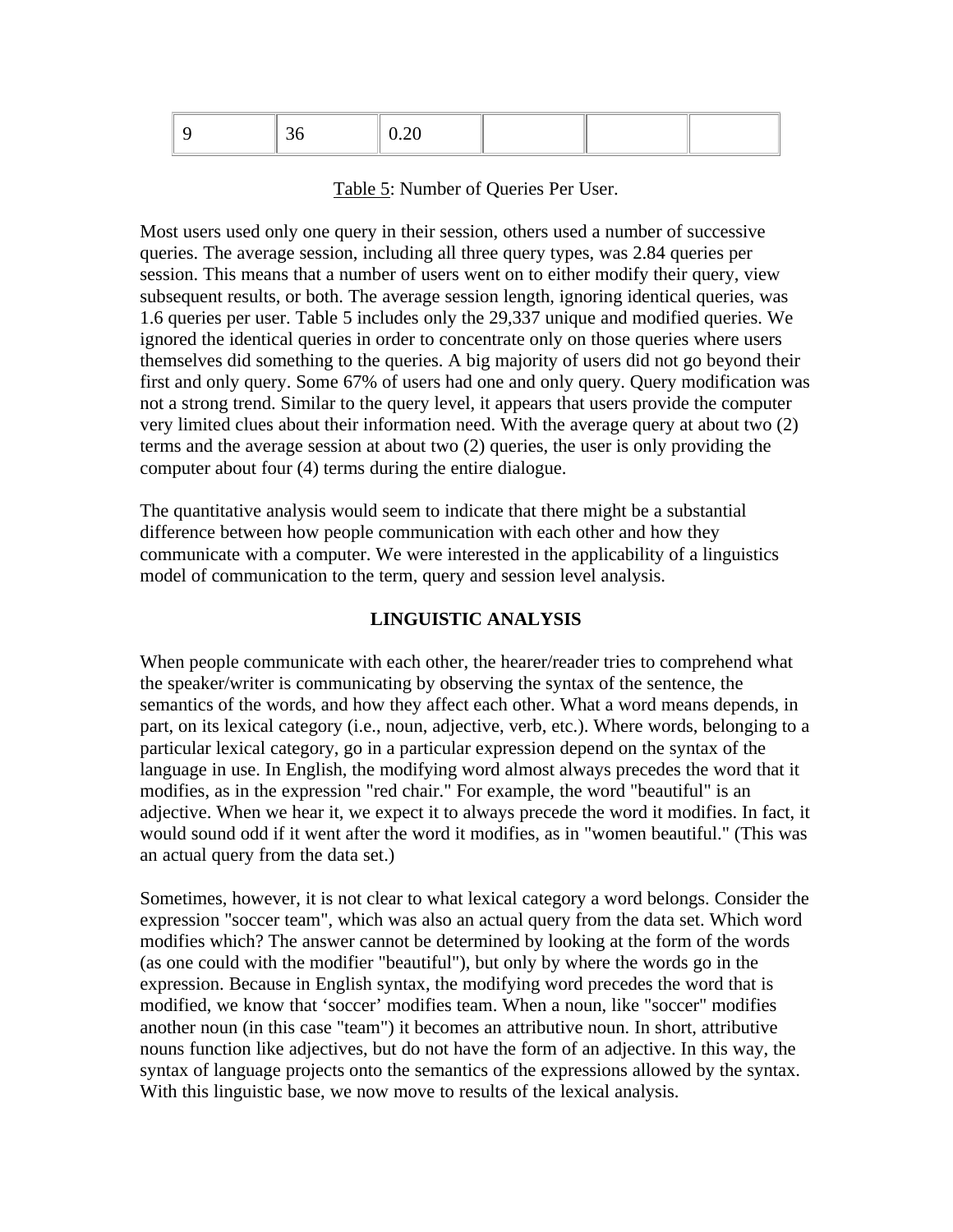# **LEXICAL ANALYSIS**

For the purposes of this preliminary work, we performed a lexical analysis of the first 511 queries from the data set. We examined the lexical patterns for individual queries as well as for entire sessions. The queries examined all appear to use English terms. While a complete analysis will require the examination of a much larger set, some interesting results emerged from analysis. Generally, one can say that users do not apply the normal rules of English syntax in any coherent or consistent manner. This is in line with our expectations following our term analysis. Users rely on a variety of lexical patterns to "explain" (i.e., formulate the query) to the "computer" (i.e., the IR system) what information, item, or topic they were trying to locate. Even in sessions where users performed multiple queries, the query patterns often vary widely and seldom conform to the rules of English syntax. From a linguistic point of view, there is no "language" to Web queries. A language must have some rules of syntax that permit one to distinguish a well-formed from an ill-formed phrase. There does not appear to be any such syntax with web queries. A discussion of linguistic theory is presented later in the paper.

While there did not seem to be any grammatical consistency to the queries, the syntax of the queries did seem to fall into five rather broad categories. The five categories are listed below, followed by a discussion of each. Later, we will explore the implications of these patterns.

- Adjective and noun phrases where one word was modified and where the others were doing the modifying.
- Complete and grammatically correct English sentences.
- Phrases comprised of verbs or verbals.
- Random strings of words of a variety of lexical categories but which seem to belong to the same category.
- Miscellaneous.

# **Adjective and Noun Phrase**

This first category was by far the most represented, 458 of the 511 queries. Most of the queries in this category conformed to normal English syntax where the modified word (usually a noun, N) is the last word on the right, and the modifying words (usually an adjective ADJ or AN) are to the left. Additionally, the least restrictive modifier is closest to the modified word and the most restrictive modifier is farthest away. For example, in the query "brazillian soccer teams" (sic), the terms "brazillian" and "soccer" modify the term "teams". The term "brazillian" is the more restrictive relative to the modifier "soccer." When a noun, like 'soccer' modifies another noun (in this case "team") it becomes an attributive noun. In short, attributive nouns function like adjectives, but they do not have the form of an adjective.

In some cases , the noun being modified came first, as in the query "women beautiful." In this case, the user begins with the broadest category and then seeks to modify it into a more specific category. This is like shopping in a department store. You first ask the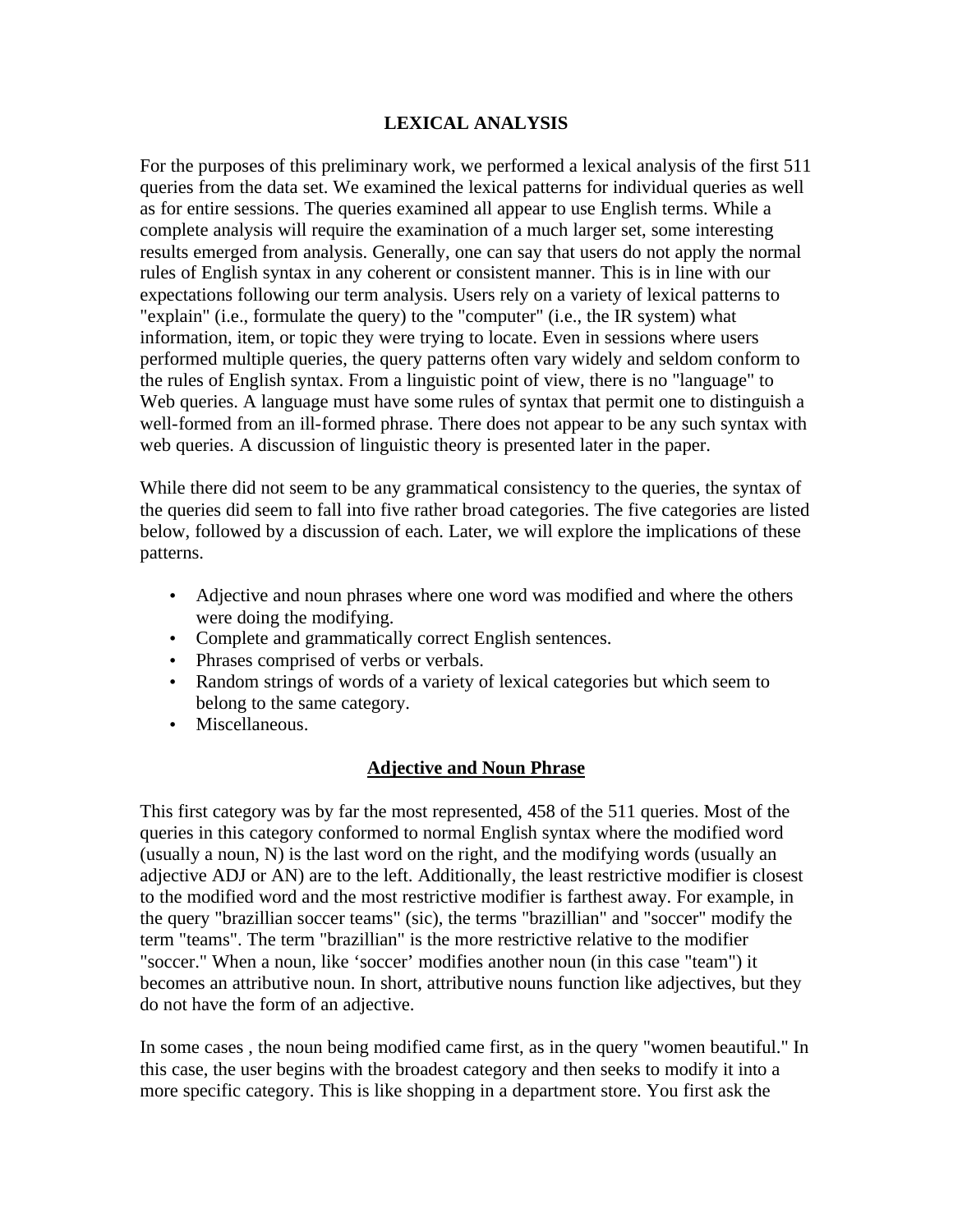doorman where is the shoe department, then ask the department clerk where are the running shoes then (based on assumptions you are making about who you are talking to) and then ask the sales rep where are the Nikes and so on. Here the user begins with the broadest category and then seeks to modify it into a more specific category. Later, we explore the implications of these patterns.

# **Grammatically Correct**

In regards to the second category (14 of 511 queries), almost all queries of this type took the form of a question. Further, almost all took the form of a Wh- phrase. A Wh-phrase is an interrogative phrase that begins with words like what, where, when, how, why, which, and whose. A typical query of this type is: 'what is empty space in the universe composed of?' In nearly all of these sentences, the verb almost always had a two-place argument structure, which were usually theta marked as agent and theme or agent and location. This theta-marking pattern is also true of those few phrases that contained a verb.

Theta-marking is a way of delineating what kinds of words can be used as arguments for a particular verb. For instance, the verb *kill* has a two-place argument structure (e.g. The boy killed the deer). This is usually formally represented Kbb, where K represents the predicate *kill* and the b represents the boy and the d represents the deer. But not just anything can go in those places. For the verb *kill* one of the arguments must be something that can kill and the other something that can be killed. We can call the first the **agent** and the latter the **patient.**

We should note that there is not general agreement among linguists regarding what how many thematic roles there are or what their labels may be. But what is important is that the thematic category is going to limit the lexical category of possible responses. For example, in the case of an agent, it will almost always be a noun phrase such as, "The boy." This means that in the event a word can have more than one lexical category (for example, "play," it can be a verb as well as a noun), knowing the theta-marking of a particular verb will determine which lexical category the word falls in. Additionally, theta-marking imparts some semantic information about the word. For example, an agent not only is almost always a noun phrase, it also has to be something capable of causing an effect (in this case, death). Additionally, the patient must be something capable of receiving an effect (again, in this case, death).

## **Verbal Phrase**

Th category (11 of 511 queries) were queries that contained verbs or verbals (i.e., a noun that had –ing added to it and which functions as a participle and/or a gerund) but which were not complete, grammatically correct English sentences. This was by far the most under-represented category. The queries containing verbals outnumbered the queries containing verbs six (6) to five (5). In many cases, the verbals stood alone, making it impossible to determine if they were meant as gerunds or participles, (e.g. as with the query 'hunting'). Where it was possible to determine, we discovered that most verbals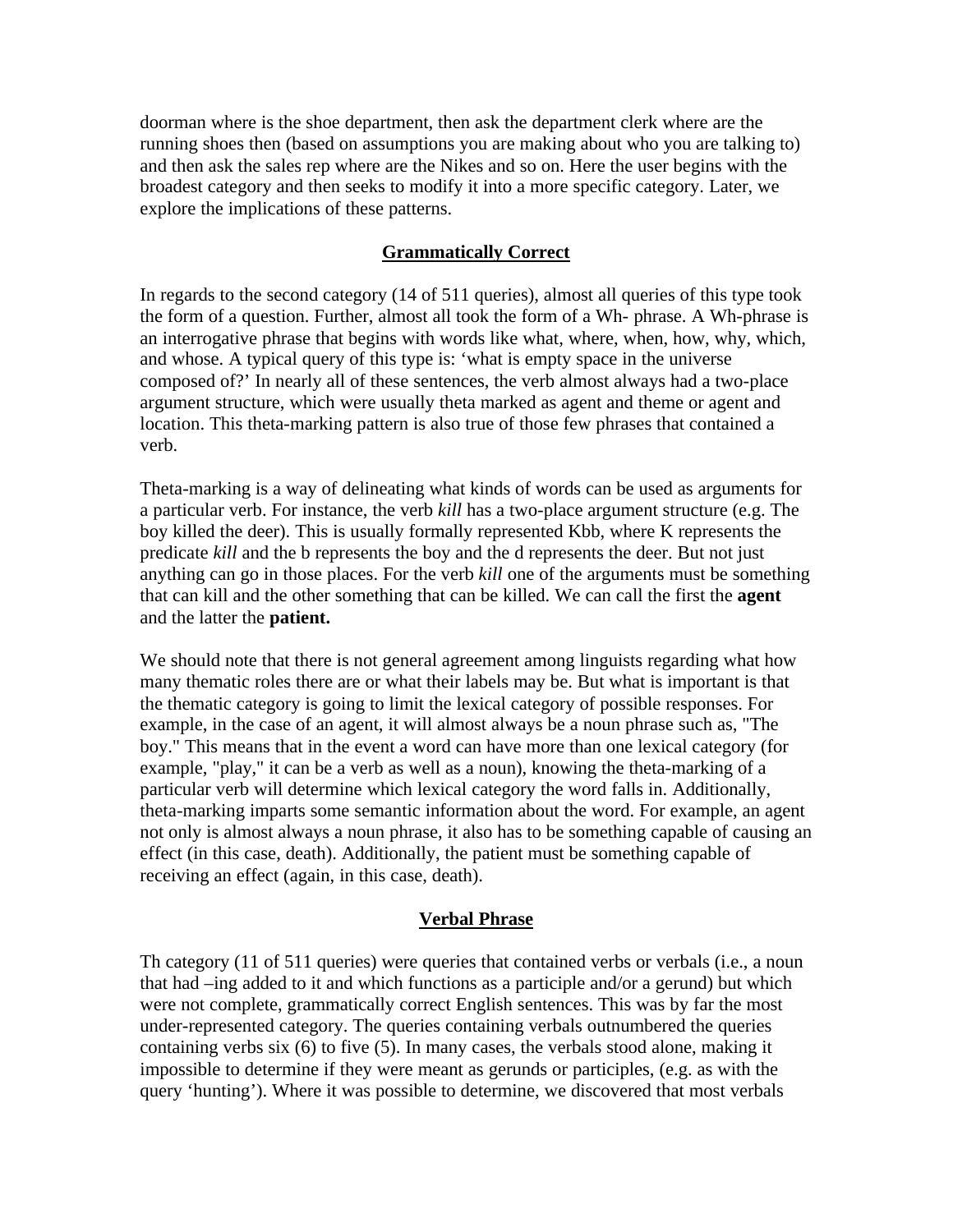were gerunds. In this category, most of the verbs (including the root verbs the verbals were created from) had a two-place argument structure and were theta marked for agent and theme or agent and location. The ones that had only a one-place argument structure were theta marked as agent. A typical example of a verb phrase query was "boy and wolf cried", and an example of a verbal phrase query was "flood plains flooding."

## **Random Category**

The fourth category (13 of 511 queries) contains those expressions that contained a series of words of varying lexical categories and which seem to defy syntactical categorization. The query "'alicia silverstone' cutest crush batgirl babysitter clueless" serves as a good (and one of the few non-x-rated examples) of this particular pattern. In this case it is not clear at all that the words are serving in the syntactic capacity that one would expect from their position in the query. This pattern does not conform to a standard, grammatically correct English sentence or phrase nor does it seem to conform to the first pattern we analyzed where one word is modified and the others do the modifying. So, while we can isolate out the lexical categories of most of the words, this does not help one make sense of the expression. It is also significant that one cannot pick out the lexical category of all the words, for example: "crush." Since the expression does not conform to a Standard English syntactical pattern, one can not tell if the word is a noun (as in "I have a crush on her") or a verb (as in "I will crush you").

While there does not seem to be a syntactic account for the meaning of this expression, there is a semantic one. The terms all seem to relate to a particular movie actress. A human (with the appropriate background) can tell this because each one of these words has something to do with the actress Alicia Silverstone and the movies she makes and roles that she plays. This will have some interesting implications later on when we offer some strategies for handling this kind of query.

### **Miscellaneous**

We have included in the miscellaneous category (15 of 511 queries) any query pattern represented less than ten (10) times. The most prevalent of these are queries concerning URLs, email addresses, and grammatically incorrect English phrases, most being proper names. There were nine (9) URL and one (1) email address and five (5) queries that contained prepositions that were not grammatically correct English sentences. Most seemed to be associated with a proper name such as 'university of otago'. Since this category is of little interest to a linguistic analysis, we will not include them in the discussion section.

### **DISCUSSION**

While we can group the lexical patterns into categories, it remarkable that there were so many different patterns and that so many queries did not conform to the basic syntax of English. This is an important point. We are not talking about users making simple mistakes in syntax, for which our high school grammarians would take points off. The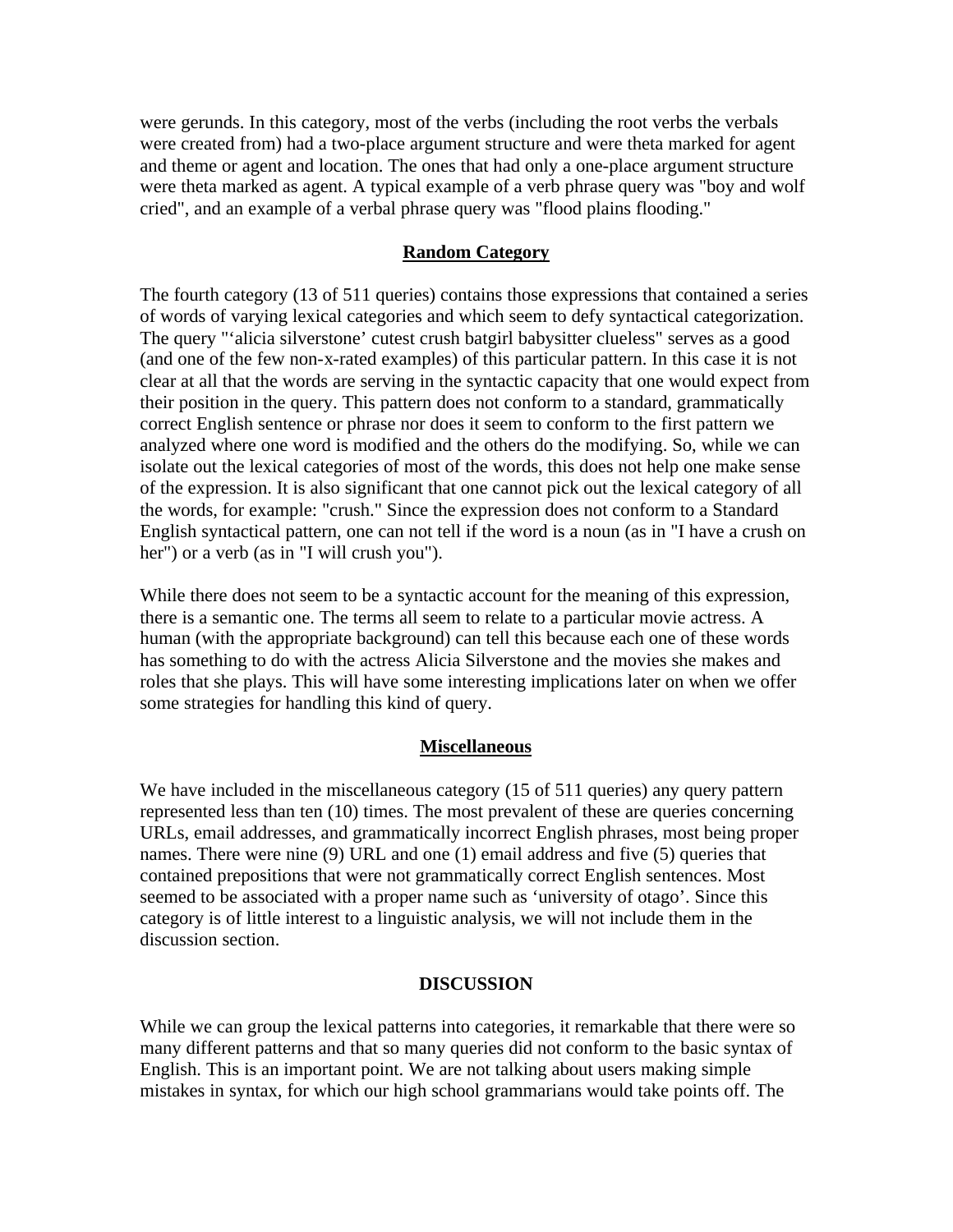deviation from English syntax was much greater than simple a comma splice or run-on sentences. What this data indicates linguistically is that users are abandoning the way they think and communicate in English in order to communicate with the computer.

One explanation for this may be that as human users interact with the computer, they find that the syntax they normally relied on for effective communication did not have the effect that it normally had in a conversation with other humans. For instance, one grammatically correct query was: 'what is the measurement and area of a one gallon can?'. We submitted this query to a major Web search engine on October 30, 1998 at 1723 and received 2,749,887 results, the first ten of which did not contain relevant information. Given performance such as this, users may realize that communicating with the computer the way they would with another human does not get the information they want, therefore, they change their communication strategies.

Ignoring the Miscellaneous category, since it contains no linguistic interest, it appears that user's communication strategies can be classified in one of the four (4) categories listed. At least these categories may provide a starting point for describing those strategies. Given the overwhelming number of queries that fall under the first pattern, *Adjective and Noun Phrases*, it seems that this particular strategy either works best or is the default for many human users when they are not sure what syntax applies.

## **IMPLICATIONS FOR SYSTEMS DESIGN**

Several aspects the findings have implications for system design in Web and possibly information retrieval in general. From the above discussion, at least three strategies for system design emerge for addressing the lack of syntax and problems surrounding user's implementation of Boolean logic. Web and IR Systems could "recognize" certain syntactical patterns like those described above. For example, let us look at the *Adjective and Noun Phrases*, where the modified word is last in the series and the modifying words precede it,  $AN/ADI_1 AN/ADI_n N$ . While this is a simple pattern, it is rich in information. Just by its form, one knows which word contains the category of information the user is seeking. One also knows, of the modifying words, which is most and which is the least restrictive. A computer can perform this simple evaluation. n instances where there is a verb, the *Verbal Phrase* category, if the Web or IR system can detect the theta-structure of the verb, it will "know" what kind of item to look for, even if the system cannot tell to what category the item belongs. For the Random Category, a thesaurus of terms based on some stored dictionary or perhaps collaborative thesaurus based on previous searches could suggest categories to the system. For example, if queries from previous users contained terms such as: "batgirl babysitter clueless" along with "alicia silverstone", the IR system could categorize these terms. In fact, this is similar to how the *Excite* on-line thesaurus works, except *Excite* uses these as terms to suggest to the users.

# **LINGUSITIC THEORY**

Most of the discussion so far has revolved around how our understanding of how particular syntax determines, in part, how one understands the meaning of an expression.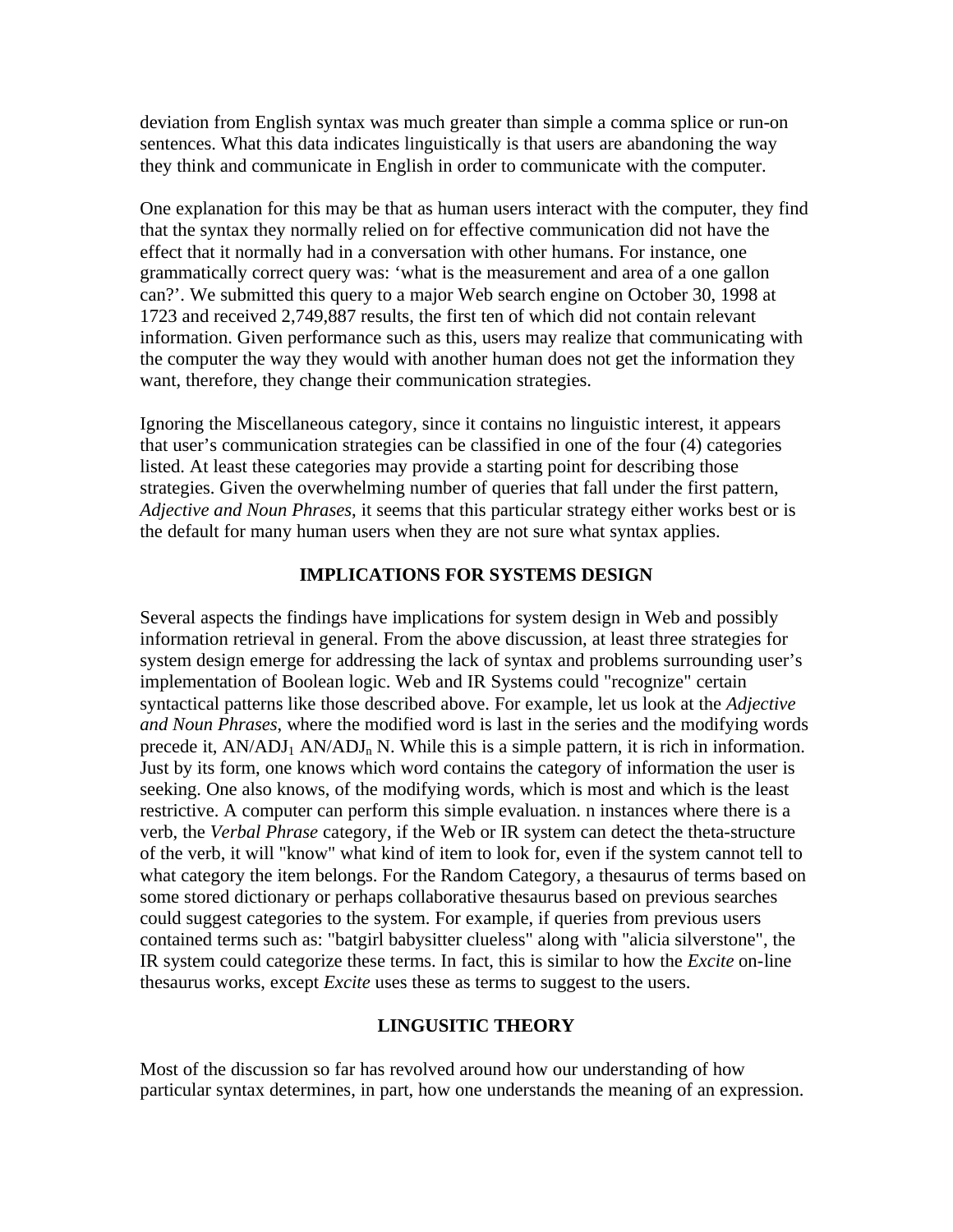However, expressions are composed of words and until computers can understand how human beings convey meaning with words, computers will always be limited in how they interact with humans. Even if a computer contained an exhaustive dictionary that compiles the list of all possible meanings of a word, it still would not help the computer choose between meanings nor would it help the computer understand when new meanings are generated. While it is not possible to offer an exhaustive account of how this works in humans, we will try to do characterize, in some small degree, how human beings go about understanding the meaning of words. We can use this as a model to get an idea of the current limits of present day computer.

People understand the meaning of a word via a four part explanatory scheme. As Moravcsik (1990) states, a word has meaning in virtue of which element of reality counts as that word. Additionally, the meaning of a word is conveyed by up to four factors. These factors are the m-factor, the s-factor, the f-factor, and the a-factor. The m-factor applies to the constituent parts of a thing, everything from material substances to events and to abstract entities like arguments. Knowing the m-factor within the meaning of a word allows one to place the members of the extension in the correct category. These categories are (a) abstract, (b) material entity, and (c) event or state (d) objects of senses (e) transcategorial and (f) modifying elements. We can take any descriptive word or phrase, and run it through this list, and locate its m-factor".

The s-factor differentiates different kinds within the same category. These kinds are differentiated partly in terms of individuation and persistence, and partly in terms of qualitative difference. Thus, to determine the s-factor for a word involves answering the following questions in regard to a particular word:

What if any principle of individuation is tied to it?

What if any principle of persistence is tied to it?

What are the qualitative conditions that, given ordinary linguistic competence, will separate fully or partially, the items in the extension of the word from other items belonging to the class with the same m-factor, but falling within different extensions?.

While some words will have only constitutive and structural m- and s-factors), others may also have agential and functional (a- and f-) factors. Much in the same way it worked for Aristotle, the a-factor includes the necessary causal properties of items that fall within the range of things the word can denote. Similarly, the f-factor includes the functional properties of the word that are necessary to understand it; for example, under normal conditions a pen is used for writing, but not for stabbing someone - even though it could conceivably serve that function. The a-factor ranges over the causal properties that are the parts of the meanings of some words. It captures the fact that in the explanation of what some things are, their origin or causal potency is an essential ingredient. Things like artifacts and action words that require certain types of entities all have a-factors. For artifacts, the a-factor lies in who made it and who uses it. Action words such as 'walk' or 'write' have a-factors in relation to the kinds of entities that do them and the since what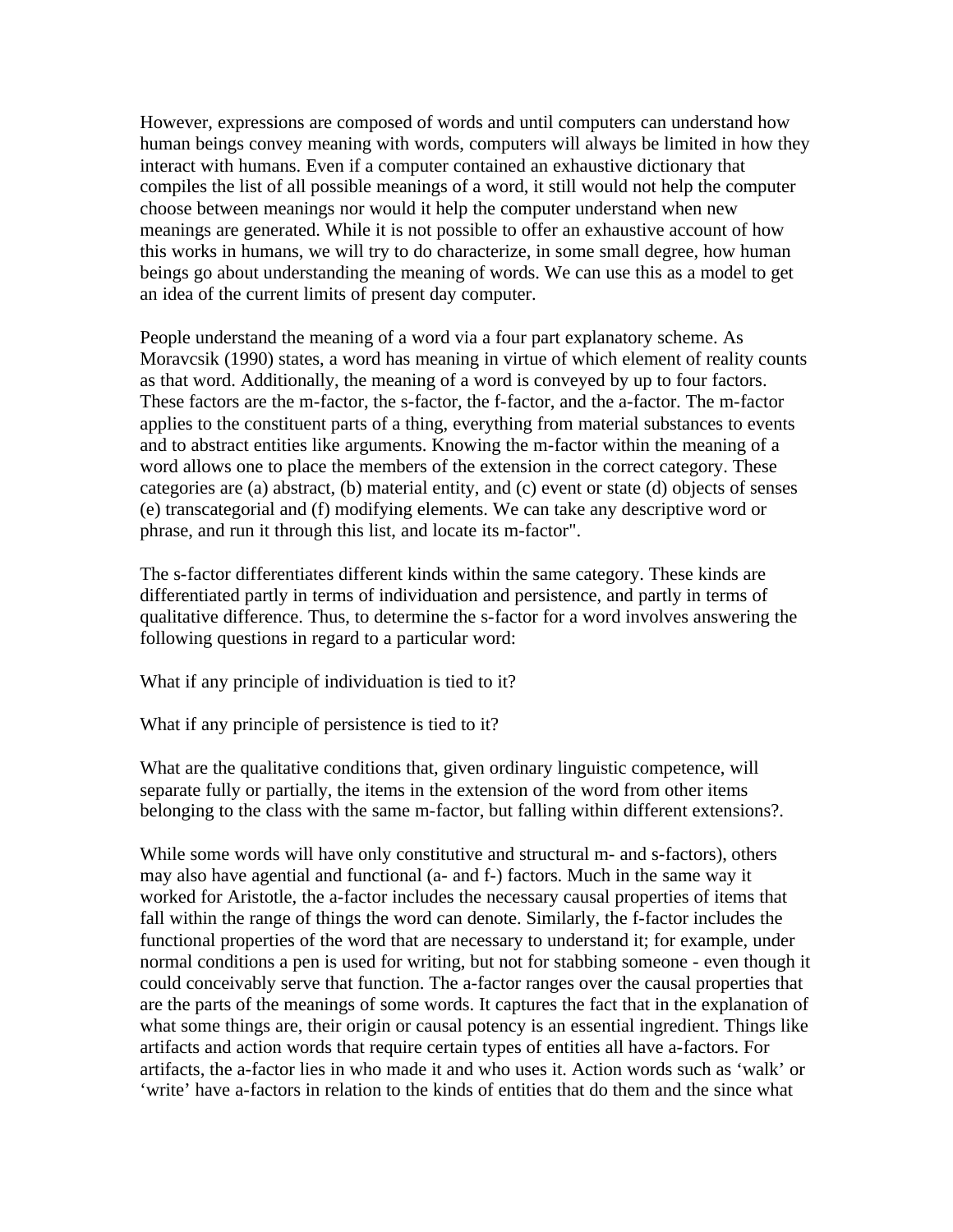counts as falling under them must have certain effects. The a-factor in walking lies in the fact that some types of locomotion resembling the paradigm of walking counts as such and others do not. A word like 'writing' has an a-factor in that writing means producing a set of symbols.

If it is not clear whether or not a word has an f-factor, one may ask, "Could this word have any meaning or range of application in a universe in which there can be no purpose, aim, function or result?" Thus a word like 'number' has no f-factor, but a word like 'carpenter' does. If all the meaning in a word meaning is conveyed this way, it can be represented in a general form as  $R(m, s, a, f)$  where  $R$  stands for the relation that ties the four factors together. If we take these four schemes as the base of our system of categories what we notice is that when words take on different meanings these factors change. As these factors change often the category of thing something belongs to changes. We also notice if we change too many of these factors the word ceases to have a recognizable meaning (give example). This is much like Neurath's boat where a boat at sea needs repairs but cannot put into port. If there is a hole in hull, the crew takes the mast and cuts it into planks to patch the hole. But now the boat cannot go anywhere. So the crew dismantles the rudder to make a mast, but now it cannot steer itself to port. The crew is then faced with a difficult choice. Either float aimlessly and forever or be able to move and steer, but sink. The meaning of words work in much the same way. Just as if the crew chose to change too much on the boat to get it to move, it would no longer be a boat. Similarly, if we change the content of too many of the factors that convey a word's meaning, at the same time, it ceases to have a recognizable meaning.

Thus, the more things we have to keep it "afloat" the more things we can be "repairing," that is changing so that new meaning can be generated. This suggests that there is a finite number of different meanings for a word at any given time. This also suggests that the relevant categories a word can belong to are finite.

### **CONCLUSION**

Web and IR systems currently model the user's information need via the query. However, most Web and traditional search IR engines follow a statistically query term and document term comparison. The premise of this analysis is that if one can correctly model the query, it would be a major step forward in correctly modeling a user's information need. Previous IR modeling has focused on the user – system discourse, not on the query. Is there a linguist component to IR research? Is there a linguistic identification for query structure? It appears that there is some basic syntactic structure. User modeling must take into account the syntax and semantic of the query. Syntax has impact on the meaning of query terms. Perhaps such research may help determine what possible categories a word can belong to. Perhaps, it also represents a limit to what kind of information the computer can use to assist a user in finding relevant information. If the above analysis is correct, then an IR system may be able to go beyond simply relying on a dictionary to determine the meanings of words. If the ability of a search engine to respond to queries is going to depend on its ability to discern the meanings of words in an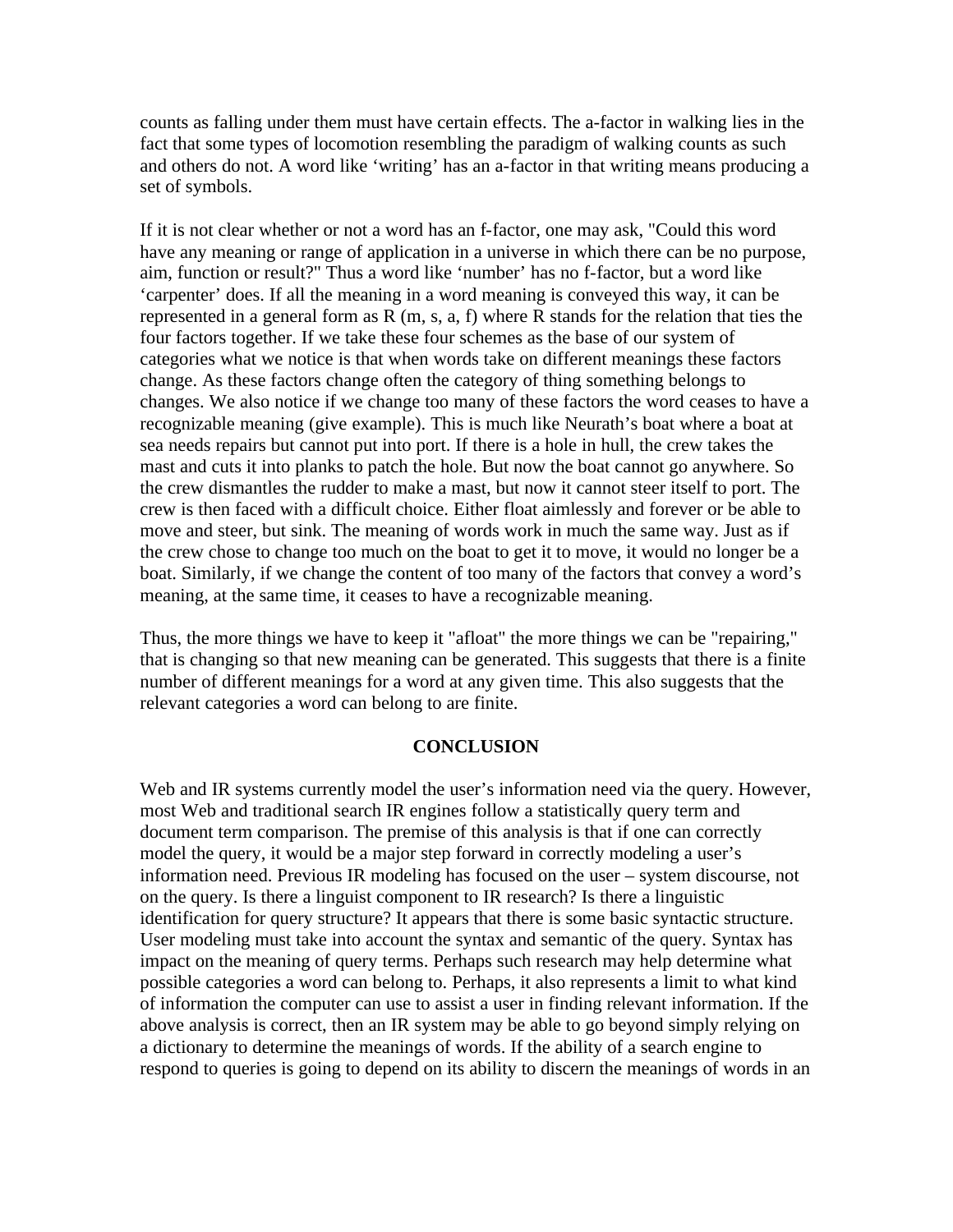environment where old meanings are vague and new meanings are generated, then we will have to address the issue of determining meaning for individual words.

The above analysis and discussion is an attempt to discover the rich variety of strategies that humans use to induce search engines to cooperate with the human's information needs. The enormous variety of lexical and syntactic patterns employed reflect a confusion on the part of the user on how to best explain the information need to the computer. Some strategies seem to reflect that the user thinks of the search engine as one would a small child who only understands single words and cannot handle the additional information conveyed in complex expressions. Other strategies seem to reflect that the user thinks of the computer as an 'all-knowing' entity that can easily comprehend complex expressions, sorting through the syntax and semantics in much the same way another human would (although faster and with much better access to information). Hopefully, with further syntactic and semantic analysis, we can bridge the gap between user and computer.

## **REFERENCES**

Brajnik, G., Guida, G., & Tasso, C. (1987). User Modeling in Intelligent Information Retrieval. *Information Processing and Management 23*, 305-320.

Croft, W. B, Cook, R., & Wilder, D. (1995). Providing Government Information on the Internet: Experiences with THOMAS. *Proceedings of Digital Libraries '95 Conference* (pp. 19-24).

Jansen, B. J., Spink, A., & Saracevic, T. (1998). Failure Analysis in Query Construction: Data and Analysis from a Large Sample of Web Queries. *Proceedings of the Third ACM Conference on Digital Libraries* (pp. 289-290).

Jansen, B. J., Spink, A., Bateman, J., & Saracevic, T. (1998). Searchers, the Subjects They Search, and Sufficiency**:** A Study of a Large Sample of Excite Searches. *Proceedings of WebNet 98 Conference*.

Jones, S., Cunningham, S. J., & McNab, R.(1998). Usage Analysis of a Digital Library. *Proceedings of the Third ACM Conference on Digital Libraries* (pp. 293-294).

Lawrence, S. , & Giles, C.L. (1998). Searching the World Wide Web. *Science, 280*(5360), 98-100.

Lynch, C. (1997). Searching the Internet. *Scientific American, 276*, 50-56.

Moravscik, J. (1990). *Thought and Language.*New York: Routledge.

Peters, T. A. (1993). The History and Development of Transaction Log Analysis. *Library Hi Tech*. *42, 11*:2 , 41-66.